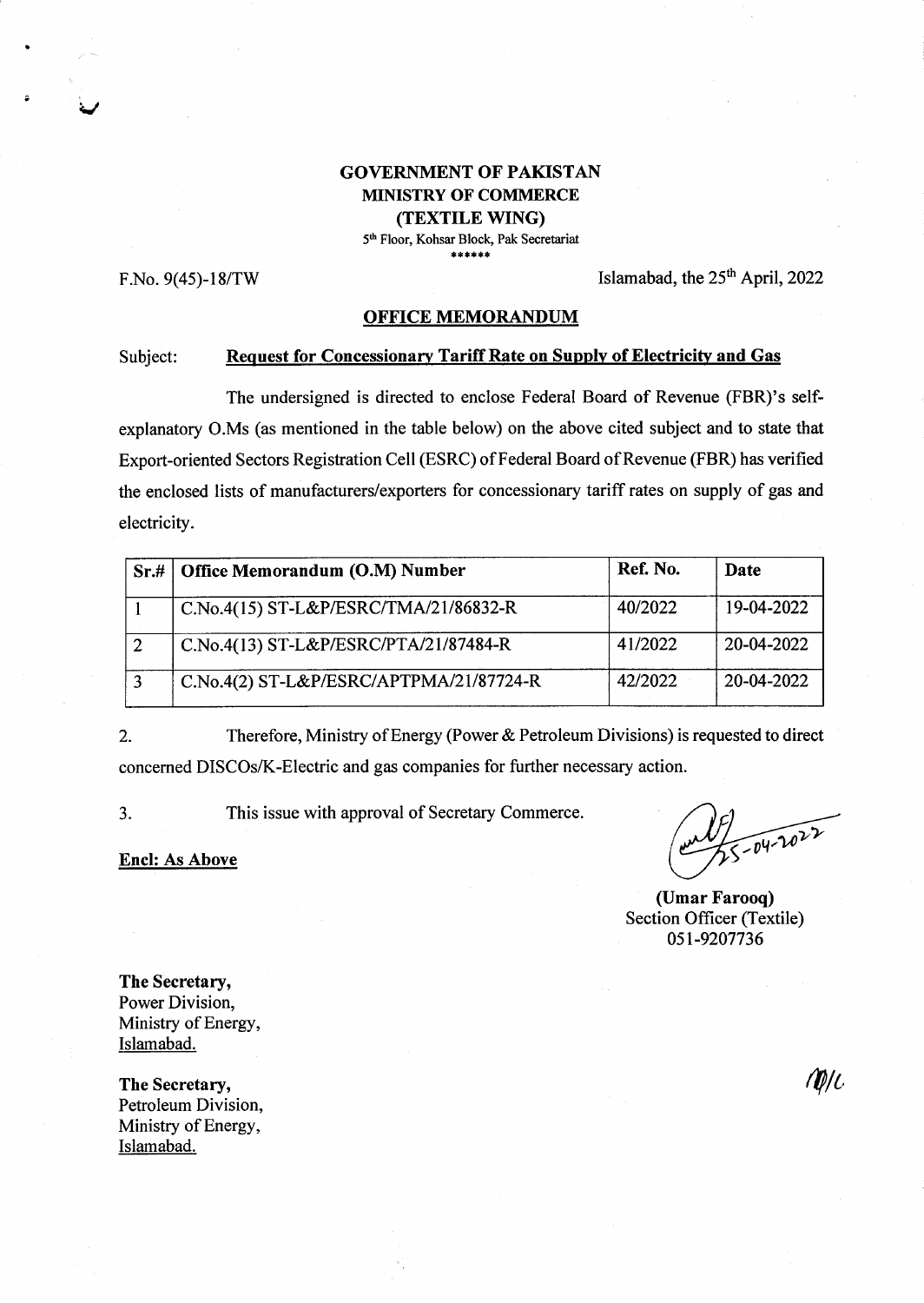## Government of Pakistan Revenue Division Federal Board of Revenue Inland Revenue \*\*\*\*r(

# C. No 4(15) ST-L&P/ESRC/TMA/21/8632 L- $\ell$  Islamabad, the 19<sup>th</sup> April, 2022

r\$l.:

## Office Memorandum Ref: 40/2022

# Subject: Request for Concessionary Tariff Rate on Supply of Electricity and Gas

I am directed to refer to Ministry of Commerce O.M letter No 9(1)TID/I2-RDA dated 31.0g.2021 conveying decision of ECC of the Cabinet incase No.ECC-30812712021 dated 16.08.2021 for continuation of concessionary utility tariff to five export-oriented sectors for the FY 2021-22 and requested FBR for implementation by continuing registration of new entrants.

2. M/s Towel Manufacturers' Association of Pakistan (TMA) has forwarded the cases of the following taxpayers duly recommended for grant of concessionary tariff rate on supply of Gas and Electricity. The particulars of taxpayers were verified with the data available with FBR and as recommended by the TMA, the cases are forwarded for allowing concessionary rate-tariff through respective DISCO/ Gas Company:

|      | <b>Business Name &amp;NTN</b>                  | Ref # for which concessionary tariff rate is required |              |                      |              |  |
|------|------------------------------------------------|-------------------------------------------------------|--------------|----------------------|--------------|--|
| $S+$ |                                                | <b>Electricity</b>                                    |              | Gas                  |              |  |
|      |                                                | Consumer/A/C#                                         | <b>DISCO</b> | Consumer/<br>$A/C$ # | Company      |  |
|      | M/s Sabir Textile Weaving<br>Factory 2398635-2 | 0400024240237                                         | K.Electric   | 0369811000           | <b>SSGCL</b> |  |
| 2    | M/s RQM Textile<br>7959002-5                   | 0400021398363                                         | K.Electric   |                      |              |  |
|      | M/s Alfalah Textiles<br>7494133-4              | 0400012661159<br>0400012658816                        | K.Electric   |                      |              |  |
| 4    | M/s Fatima Towel<br>Industries 5406574-4       | 0400028850636                                         | K.Electric   |                      |              |  |

17  $\sqrt{}/\sqrt{2}$ 

Khalid Mehmood Second Secretary (ST L&P)

The Secretary Ministry of Commerce Govemment of Pakistan Islamabad

Cc

- DG (Textile) Ministry of Commerce, Islamabad.
- (i)<br>(ii) Chief (ST-Ops) FBR, Islamabad.
- (iii) Chief Commissioner-IR, CTO Karachi
- (iv) M/s Towel Manufacturers' Association of Pakistan (TMA), Karachi
- Master file.

**Jet** 

 $\frac{1}{2}$ <br>and  $\frac{1}{2}$  Bi (photo) So

 $222$ 0 t

:  $\overline{\Omega}$  . tLft  $\frac{1}{2}\Delta$  $\mathcal{L}$  $\bar{c}$ õ (l)  $\tilde{\tilde{\Omega}}$ 

<u>ወ</u><br>=  $\infty$  $\vec{e}$ 

o v g ã F **dair** 

 $\widehat{\mathbb{E}}$   $\widehat{\phantom{1}}$  $\begin{array}{c} \frac{1}{2} \ \frac{1}{2} \end{array}$  $\sum_{i=1}^N \sum_{j=1}^N$  $\alpha$ i $\sim$ ا<br>است**وبلا**<br>من a<br>E 2

v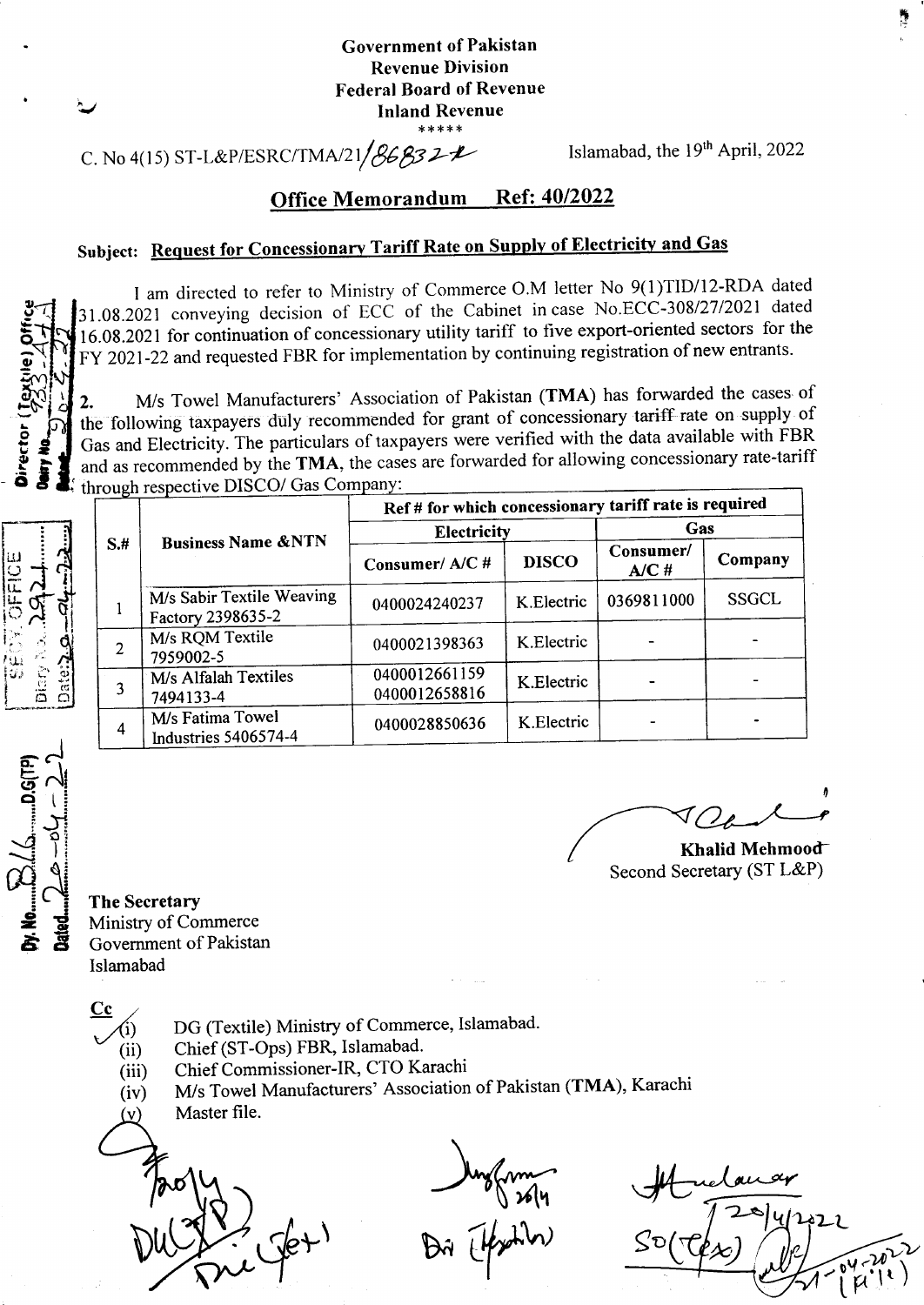**Covernment of Pakistan Revenue Division Federal Board of Zevenue** Inland Revenue \*\*\*\*\*

C. No. 4(13) ST-L&P/ESRC/PTA/21 BH184 R

Islamabad, the 20<sup>th</sup> April 2022

#### **Office Memorandum** Ref: 41/2022

### Subject: Request for Concessionary Tariff Rate on Fupply of Electricity and Gas

I am directed to refer to Ministry of Commerce O.M letter No 9(1) TID/12-RDA dated 31.08.2021 conveying decision of ECC of the Cabinet in case No.ECC-308/27/2021 dated 16.08.2021 for continuation of concessionary utility tariff to five export-oriented sectors for the FY 2021-22 and requested FBR for implementation by continuing registration of new entrants.

Accordingly, Pakistan Tanners Association (PTA) has forwarded the case of the  $2.$ following taxpayer duly recommended for grant of concessionary tariff rate on supply of Electricity. The particulars of taxpayer are verified with the data available with FBR and as recommended by the PTA, the case is forwarded for allowing concessionary rate-tariff through respective DISCO:

| S.<br># | <b>Business Name &amp; NTN</b>           | Ref # for which concessionary tariff rate is required |              |                              |         |
|---------|------------------------------------------|-------------------------------------------------------|--------------|------------------------------|---------|
|         |                                          | <b>Electricity</b>                                    |              | Gas                          |         |
|         |                                          | Consumer/A/C#                                         | <b>DISCO</b> | <b>Consume</b><br>$r/$ A/C # | Company |
|         | M/s Al Asad Leather<br>Tanning 2997925-7 | 46117213518700<br>46117213518802<br>46117213518800    | <b>LESCO</b> |                              |         |

(Khalid Mehmood) Second Secretary (ST L&P)

**The Secretary** Ministry of Commerce Government of Pakistan Islamabad

- $Cc$ 
	- DG (Textile) Ministry of Commerce, Islamabad.  $(i)$
	- Chief (ST-Ops) FBR, Islamabad.  $(ii)$
	- Chief Commissioner-IR, CTO Lahore  $(iii)$
	- $(iv)$ M/s Pakistan Tanners Association (PTA)
	- Master\_file  $(v)$

 $\delta(fex)$ 

 $\frac{1}{\sqrt{1-\frac{1}{1-\frac{1}{1-\frac{1}{1-\frac{1}{1-\frac{1}{1-\frac{1}{1-\frac{1}{1-\frac{1}{1-\frac{1}{1-\frac{1}{1-\frac{1}{1-\frac{1}{1-\frac{1}{1-\frac{1}{1-\frac{1}{1-\frac{1}{1-\frac{1}{1-\frac{1}{1-\frac{1}{1-\frac{1}{1-\frac{1}{1-\frac{1}{1-\frac{1}{1-\frac{1}{1-\frac{1}{1-\frac{1}{1-\frac{1}{1-\frac{1}{1-\frac{1}{1-\frac{1}{1-\frac{1}{1-\frac{1}{1-\frac{1}{1-\frac{1}{1-\frac{1}{1-\$ 



 $\hat{\mathbf{A}}$ 

Section Officer (Textile)

Diary No:

Date:.